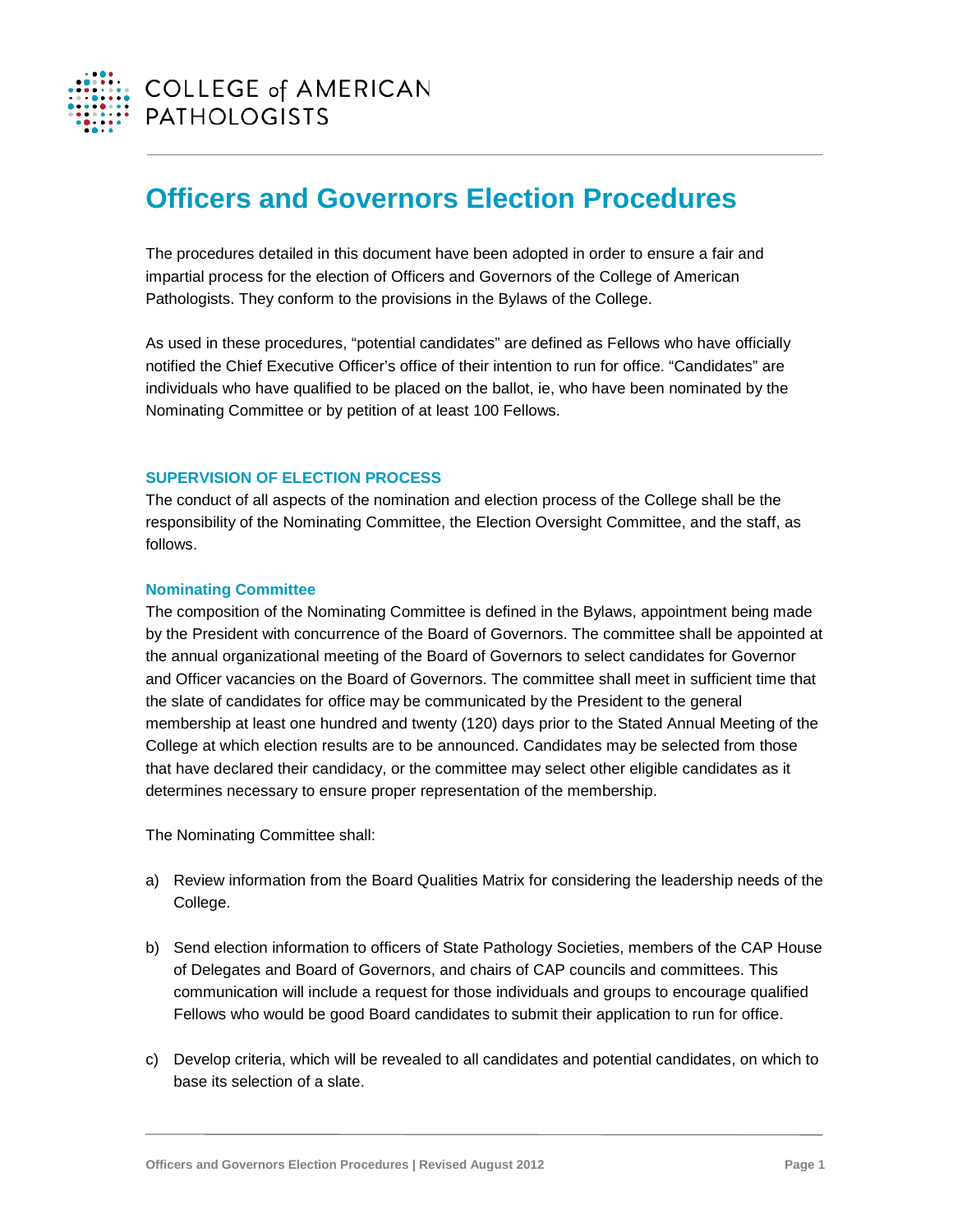

- d) Interview all qualified candidates and potential candidates (including incumbents), the travel expense being paid by the College.
- e) Review with candidates and potential candidates any issues of concern that the Nominating Committee might have, eg, conflicts of interest.
- f) Select one candidate for each open Officer/Governor position.
- g) Report its slate of candidates to the President and copy the Chief Executive Officer.
- h) Through the Nominating Committee chair, notify all candidates and potential candidates of its selection.
- i) Keep the deliberations of the Nominating Committee strictly confidential.
- j) Refrain from circulating petitions or participating in the campaign of any candidate or potential candidate.
- k) Refrain from issuing any communication to the membership (or segment thereof) in regards to a current election, except the formal report of the Nominating Committee which is addressed to the president for communicating to the members as the College's official spokesperson.

## **Election Oversight Committee**

An Election Oversight Committee of three (3) members shall be appointed by the President with concurrence of the Board of Governors at the annual organizational meeting of the Board. One of the committee members shall be a past president of the College; the remaining members shall be past governors or past presidents.

Any candidate or potential candidate with a concern regarding a perceived irregularity in the election process may appeal to the Election Oversight Committee which will investigate the complaint.

The Election Oversight Committee's responsibilities shall also include the review of all election materials prior to publication to the membership, general oversight of the election process, and recommending changes in election procedures to the Board of Governors as needed.

The chair shall notify candidates and members of the committee of results of the election prior to the Stated Annual Meeting.

Members of the Election Oversight Committee shall refrain from circulating petitions or participating in the campaign of any candidate or potential candidate.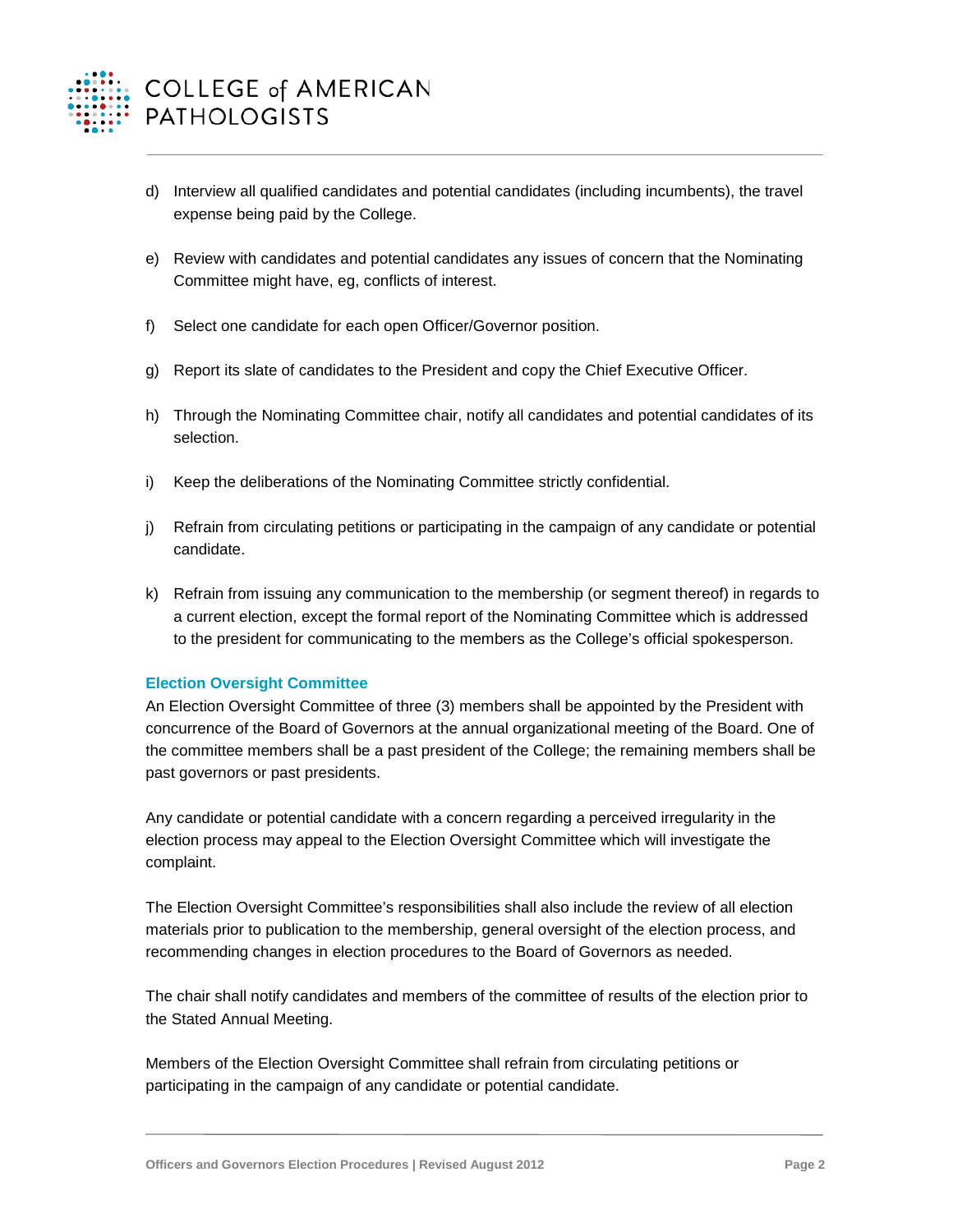

# **Duties of Staff**

Staff, as designated by the Chief Executive Officer, shall be responsible for receipt and verification of petitions, preparation of election materials, coordinating the elections, and support of the above named committees.

# **NOTIFICATION TO MEMBERSHIP OF VACANCIES AND ELECTION PROCEDURES**

In the January issue of *CAP Today*, the composition of the Nominating Committee and the Election Oversight Committee shall be published. Vacancies which will occur for Officers and Governors shall also be listed, along with the names of incumbents eligible for reelection. The article shall also convey when the Nominating Committee is expected to meet, the deadline for the filing of nominating petitions, and information on obtaining petition forms from the headquarters office.

# **CAMPAIGNING INFORMATION FOR CANDIDATES**

Fellows may be placed in nomination for Governor or Officer of the College by submission of petitions signed by at least 100 Fellows who are eligible to vote as specified in the Constitution. Petitions shall indicate the name of the potential candidate, the office being sought, and the election year. Signers shall affix their signature, and print their name as well as their city and state of residence. Petitions shall be submitted to the Chief Executive Officer's designee at the CAP headquarters.

Staff shall verify the validity of 100 signatures of petitions for each candidate, but will not verify beyond that number. Candidates will be informed by staff when 100 valid signatures are on file. Staff may provide one copy of a candidate's signed petitions after the deadline for nominating petitions has passed upon receipt of a written request by that candidate.

All petitions received by the College will be available to the Nominating Committee during its deliberations for use as it deems fit. Petitions will be destroyed 30 days after the Stated Annual Meeting at which final election results are announced.

Upon written request, candidates may be provided one complete or partial set of mailing addresses of eligible voters at no cost. Candidates may request that these be in paper label format or one-time-use electronic format. They may also request that these labels be sorted by readily available fields, eg, state, age, gender, membership on a committee, membership in House of Delegates. Email addresses of members will not be provided.

If campaigning is carried out, candidates and their representatives are urged to use "good taste." Use of CAP telephone credit cards, stationery, personnel, equipment, etc., is strictly prohibited.

# (See also PREPARATION AND FORMAT OF ELECTION MATERIALS)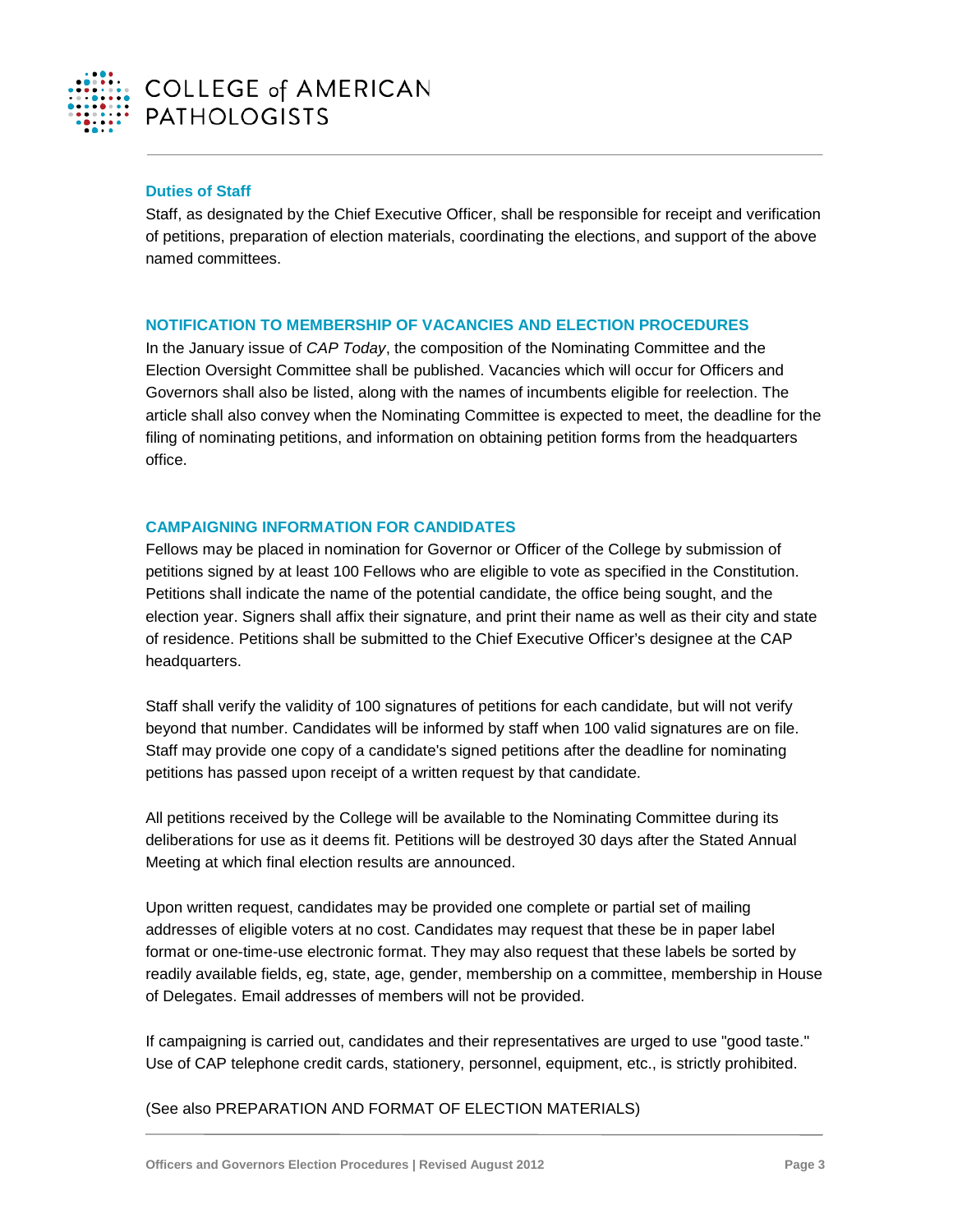

Candidates or potential candidates with any inquiries regarding their candidacy are to direct their requests to the Department of Governance Services, not other staff. In regards to requests for information to develop or support a campaign platform, if the information is readily available and not proprietary in nature, the candidate's or potential candidate's request will be honored. Any request that will require research or other significant resource allocation (time or money) will be forwarded to the Chief Executive Officer who will, in consultation with the Election Oversight Committee or the CAP President when needed, make the final determination. When information is supplied to a candidate or potential candidate under these guidelines, all other candidates or potential candidates will be notified of the request and offered the same information.

# **PREPARATION AND FORMAT OF ELECTION MATERIALS**

CAP elections shall be administered by staff, using an outside firm. The Election Oversight Committee shall review all election materials prior to final publication to the membership.

The order of candidates for each office as they appear on the ballot shall be randomly selected. This will be noted in the election materials. All ballots will provide for write-in candidates.

The candidate information developed for the voters will include a headshot photograph and biographical data submitted by each candidate in conformance with formats and word limitations determined by the Election Oversight Committee. Staff will confirm information provided in regards to service on College councils, commissions, committees, etc. The candidate information for voters will also include the source of nomination, ie, Nominating Committee and/or petition, with additional graphics to highlight nomination by the Nominating Committee. The source of nomination will also appear on the ballot.

Additionally, the candidate information will include replies by the candidate to the following questions:

- 1. Why do you want to be an Officer/Governor of the College?
- 2. What major issues do you see facing the College during the next three years?
- 3. If you are elected, what do you hope to accomplish?

Candidates are responsible for keeping answers within the word limitations set by the Election Oversight Committee.

Election materials will be published to the membership no later than sixty (60) days prior to the session of the Stated Annual Meeting at which election results are to be announced. Materials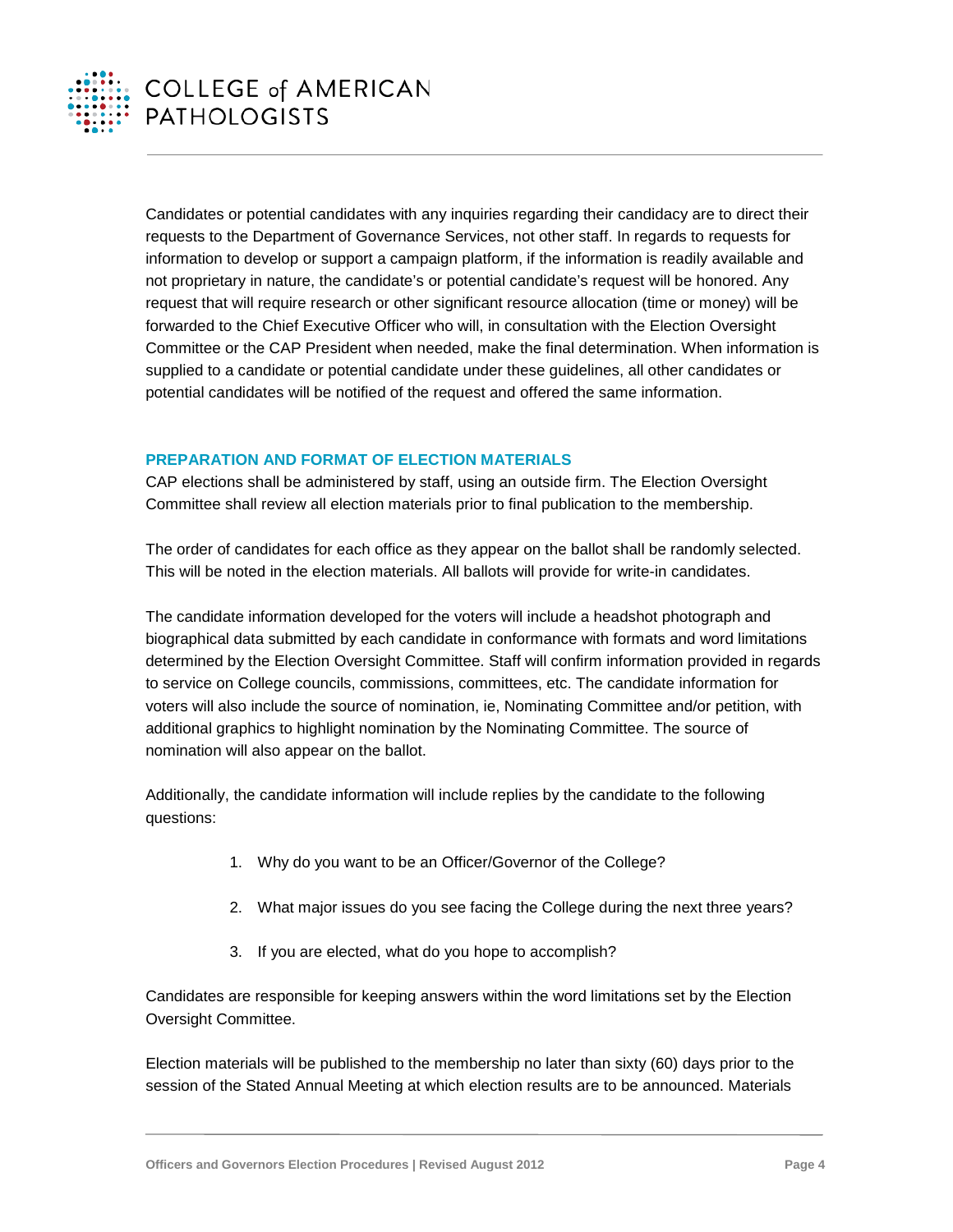

may be published no earlier than one week prior to the deadline. Candidates will be informed of the dates of this "mailing window."

The CAP also will establish an Election Page on its Web site, where the report of the Nominating Committee will be posted along with the names of other candidates on the ballot by means of petition. Candidates will be offered the opportunity to have the CAP publish their photo, cv, and/or campaign platform on this Web site, subject to length of text and other criteria established by the Election Oversight Committee.

This site will be available to all CAP members following the report of the Nominating Committee but prior to the publication of the ballot.

## **BALLOTING PROCEDURES**

Voting instructions will be sent to all Fellows and Life Fellows of record 60-67 days prior to the first session of the Stated Annual Meeting. Individuals who become Fellows after that initial distribution will not be included in that year's voting process.

The voting process will have provisions to ensure the integrity of the election, ie, that those casting votes are eligible voters, vote only once, and are assured their votes are kept secret and secure. Completed ballots will be returned by the voter directly to the contracted outside firm. If a member votes more than once, the first ballot received by the firm will be counted.

Bullet ballots are valid but are not encouraged. Ballots which deviate from the voting instructions will be invalid. An exception will be made for mail-in ballots received at the headquarters office when ballot confidentiality can be maintained and the election firm can identify and verify the eligibility of the voter.

## **REPORTING OF RESULTS**

Balloting results—including total results for each candidate, total votes cast, and number of invalid ballots—will be reported to the chair of the Election Oversight Committee. Candidates and members of the Election Oversight Committee will be notified of election results by the chair of the Election Oversight Committee. The vote totals of all candidates for a specific office may be revealed to only those candidates upon request. Results of the election will be posted on the CAP Web site immediately after all reasonable attempt has been made to notify the candidates of the results, and then reported at the Stated Annual Meeting of the College. Ballots will be retained by the election firm for 30 days after the Annual Meeting, and then destroyed unless instructed otherwise by the Chief Executive Officer in case of a challenge.